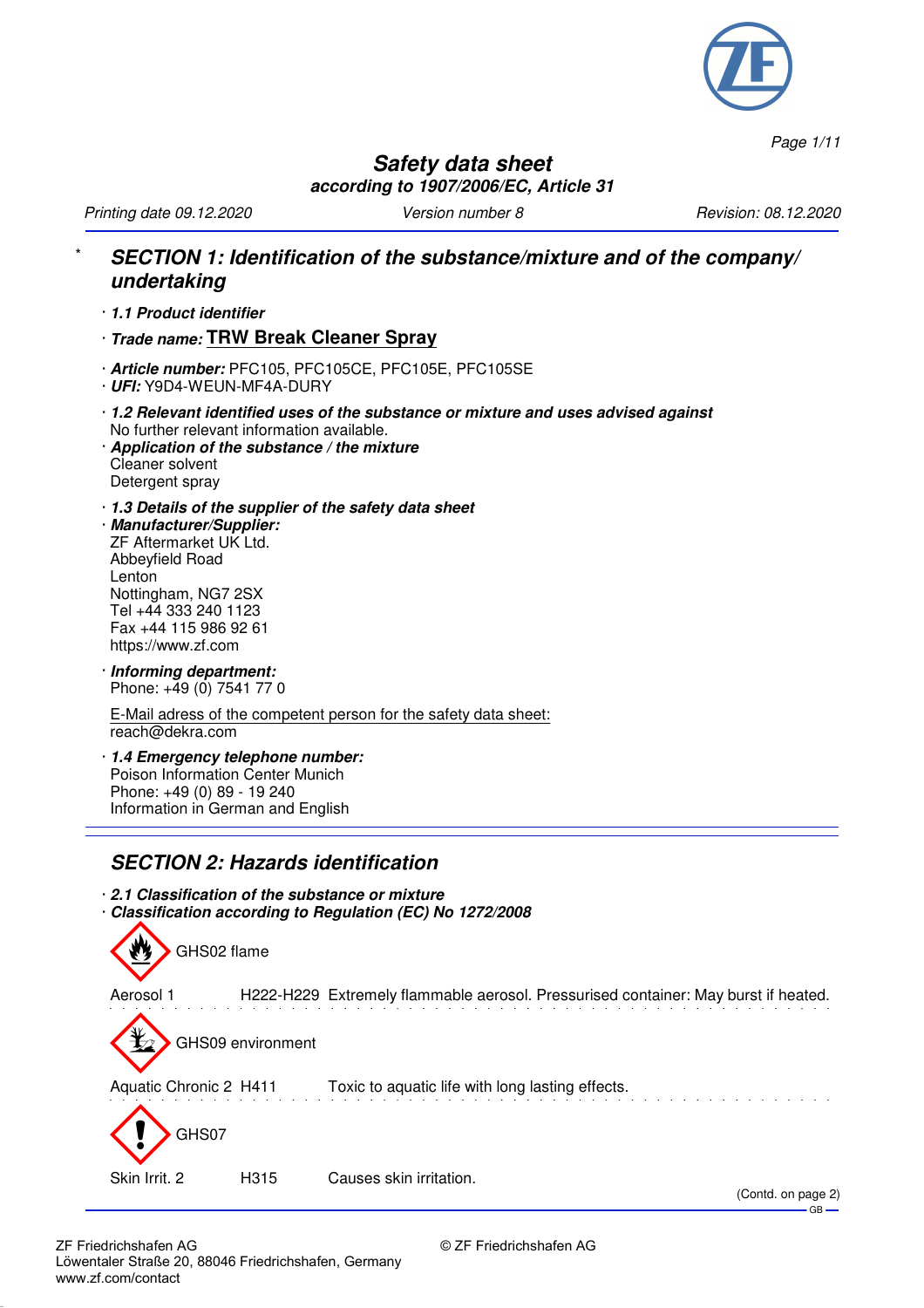

*Page 2/11*

### **Safety data sheet according to 1907/2006/EC, Article 31**

*Printing date 09.12.2020 Version number 8 Revision: 08.12.2020*

### **Trade name: TRW Break Cleaner Spray**

|             |      | (Contd. from page 1)                          |
|-------------|------|-----------------------------------------------|
| STOT SE 3   | H336 | May cause drowsiness or dizziness.            |
| Asp. Tox. 1 | H304 | May be fatal if swallowed and enters airways. |

#### · **2.2 Label elements**

- · **Labelling according to Regulation (EC) No 1272/2008**
- The product is classified and labelled according to the CLP regulation.
- · **Hazard pictograms**



#### · **Signal word** Danger

#### · **Hazard-determining components of labelling:**

Hydrocarbons, C6-C7, n-alkanes, isoalkanes, cyclics, <5% n-hexane

#### · **Hazard statements**

- H222-H229 Extremely flammable aerosol. Pressurised container: May burst if heated.
- H315 Causes skin irritation.<br>H336 May cause drowsines
- H336 May cause drowsiness or dizziness.<br>H411 Toxic to aquatic life with long lasting
- Toxic to aquatic life with long lasting effects.
- · **Precautionary statements**
	- Keep away from heat, hot surfaces, sparks, open flames and other ignition sources. No smoking.
- P211 Do not spray on an open flame or other ignition source.<br>P251 Do not pierce or burn, even after use.
- Do not pierce or burn, even after use.
- P<sub>260</sub> Do not breathe spray.
- P271 Use only outdoors or in a well-ventilated area.<br>P280 Wear protective gloves / eve protection / face
- Wear protective gloves / eye protection / face protection.
- P302+P352 IF ON SKIN: Wash with plenty of water.
- P304+P340 IF INHALED: Remove person to fresh air and keep comfortable for breathing.
- P312 Call a POISON CENTER/doctor if you feel unwell.
- P410+P412 Protect from sunlight. Do not expose to temperatures exceeding 50 °C/122 °F.
- · **2.3 Other hazards**
- · **Results of PBT and vPvB assessment**
- · **PBT:** Not applicable.
- · **vPvB:** Not applicable.

#### **SECTION 3: Composition/information on ingredients**

#### · **3.2 Mixtures**

· **Description:** Mixture of the substances listed below including additives not requiring identification.

| Dangerous components:              |                                                                                                                                     |                    |
|------------------------------------|-------------------------------------------------------------------------------------------------------------------------------------|--------------------|
| EC number: 921-024-6               | Hydrocarbons, C6-C7, n-alkanes, isoalkanes, cyclics, <5% n- 750 - 100%                                                              |                    |
| Reg.nr.: 01-2119475514-35-X hexane |                                                                                                                                     |                    |
|                                    | Elam. Liq. 2, H225; ♦ Asp. Tox. 1, H304; ♦ Aquatic<br>Chronic 2, H411; $\langle \cdot \rangle$ Skin Irrit. 2, H315; STOT SE 3, H336 |                    |
|                                    |                                                                                                                                     | (Contd. on page 3) |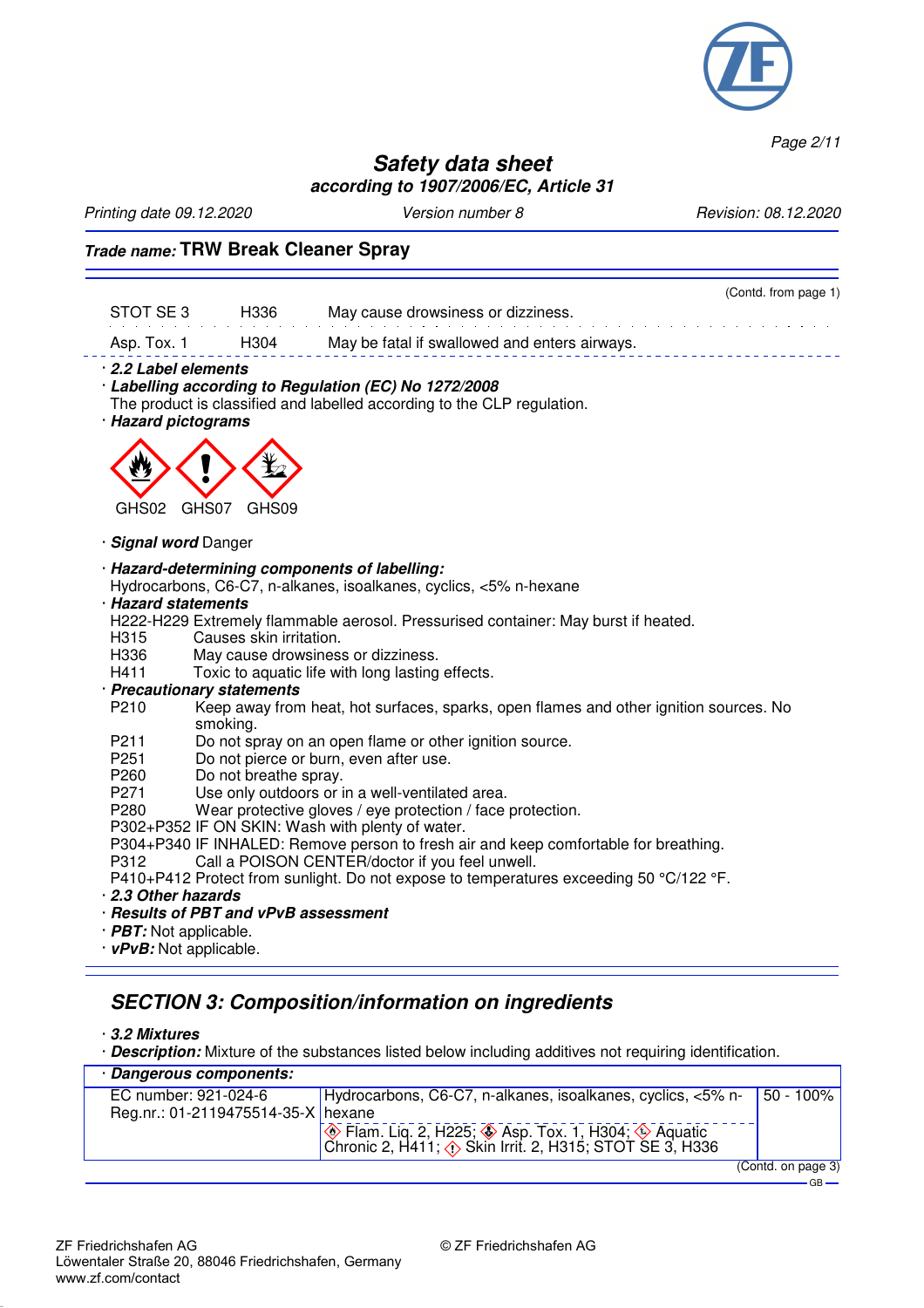

*Page 3/11*

### **Safety data sheet according to 1907/2006/EC, Article 31**

*Printing date 09.12.2020 Version number 8 Revision: 08.12.2020*

### **Trade name: TRW Break Cleaner Spray**

|                                                                                          |                                                     |  | (Contd. from page 2) |
|------------------------------------------------------------------------------------------|-----------------------------------------------------|--|----------------------|
| CAS: 124-38-9                                                                            | carbon dioxide                                      |  | ' 2.5 - 10% I        |
| EINECS: 204-696-9                                                                        | substance with a Community workplace exposure limit |  |                      |
| Additional information For the wording of the listed hazard phrases refer to section 16. |                                                     |  |                      |

### **SECTION 4: First aid measures**

- · **4.1 Description of first aid measures**
- · **General information** Remove contaminated clothing immediately.
- · **After inhalation**

Provide fresh air. Keep victims quiet and warm.

In case of unconsciousness bring patient into stable side position for transport.

In case of persistent symptoms consult doctor.

· **After skin contact**

Instantly wash with water and soap and rinse thoroughly.

In case of permanent aches and pains please go and see the doctor.

· **After eye contact**

Rinse opened eye for several minutes under running water. If symptoms persist, consult doctor.

- · **After swallowing** Swallowing is not considered to be a possible way of exposure.
- · **4.2 Most important symptoms and effects, both acute and delayed** No further relevant information available.
- · **4.3 Indication of any immediate medical attention and special treatment needed**
- If swallowed or in case of vomiting, danger of entering the lungs

## **SECTION 5: Firefighting measures**

- · **5.1 Extinguishing media**
- · **Suitable extinguishing agents**

Extinguishing powder, foam or water jet. Fight larger fires with water jet or alcohol-resistant foam.

- · **For safety reasons unsuitable extinguishing agents** Water with a full water jet.
- · **5.2 Special hazards arising from the substance or mixture** Do not inhale smoke and combustion products.

Vapours are heavier than air and may travel long distances along ground, ignite and flash back to source. Formation of flammable mixtures of vapours with air possible.

- · **5.3 Advice for firefighters**
- · **Protective equipment:**

Do not inhale explosion gases or combustion gases.

Wear self-contained breathing apparatus.

· **Additional information**

Remove goods in stock from incendiary zone, if possible.

Cool endangered containers with water spray.

Vapours may form an explosive atmosphere with air.

Collect contaminated fire fighting water separately. It must not enter drains. Provide sufficient fire fighting water retention.

Dispose of fire debris and contaminated fire fighting water in accordance with official regulations.

(Contd. on page 4)

GB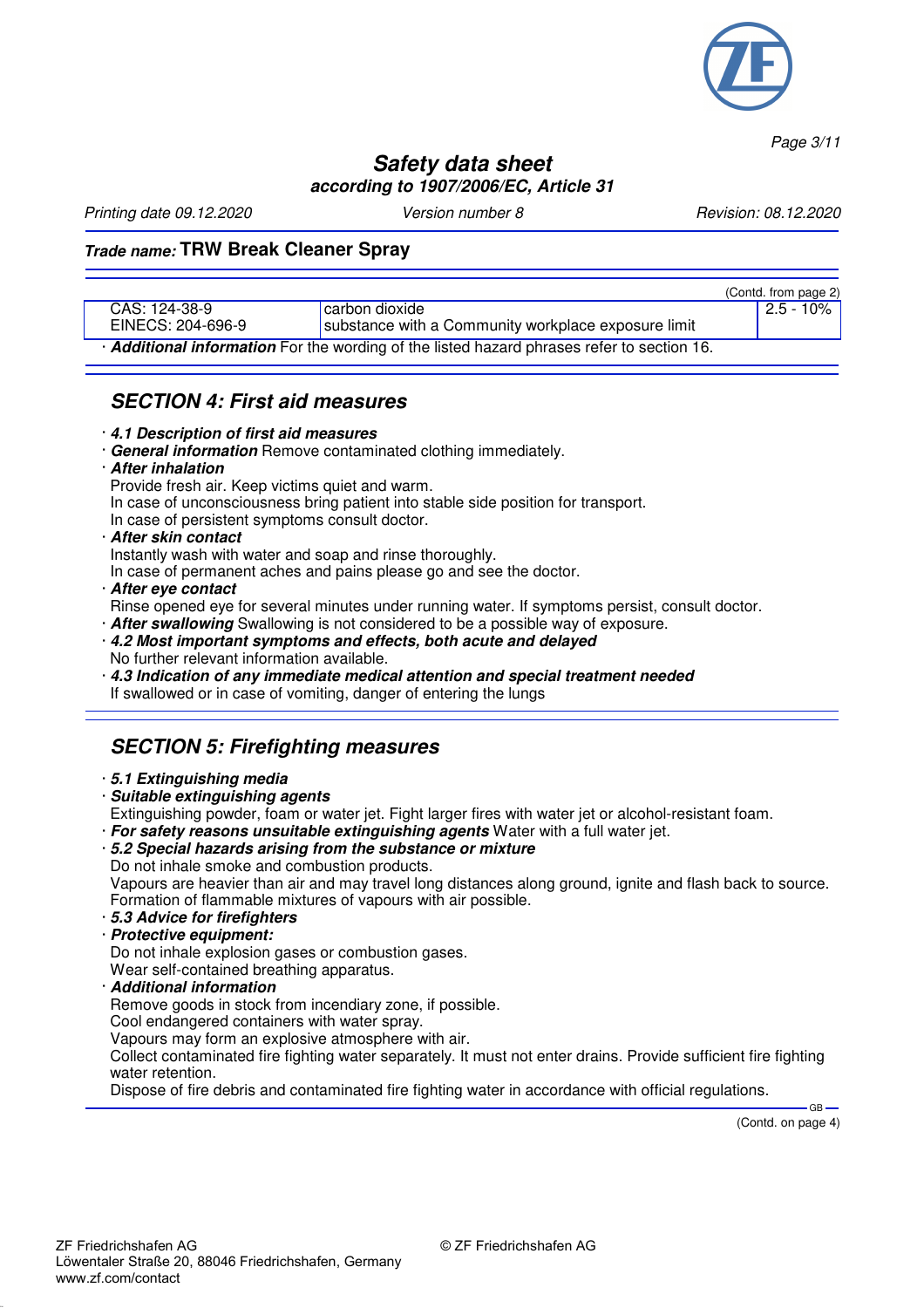

*Page 4/11*

#### **Safety data sheet according to 1907/2006/EC, Article 31**

*Printing date 09.12.2020 Version number 8 Revision: 08.12.2020*

(Contd. from page 3)

#### **Trade name: TRW Break Cleaner Spray**

### **SECTION 6: Accidental release measures**

- · **6.1 Personal precautions, protective equipment and emergency procedures** Wear protective equipment. Keep unprotected persons away. Ensure adequate ventilation Keep away from sources of ignition - No smoking. · **6.2 Environmental precautions:** Do not allow to enter drainage system, surface or ground water. Inform respective authorities in case product reaches water or sewage system. · **6.3 Methods and material for containment and cleaning up:** Absorb with liquid-binding material (sand, diatomite, acid binders, universal binders). Dispose of contaminated material as waste according to section 13. Ensure adequate ventilation. · **6.4 Reference to other sections**
- See Section 7 for information on safe handling See Section 8 for information on personal protection equipment. See Section 13 for information on disposal.

## **SECTION 7: Handling and storage**

· **7.1 Precautions for safe handling** Ensure good ventilation/exhaustion at the workplace. Prevent formation of aerosols. Keep away from heat and direct sunlight. Ensure good interior ventilation, especially at floor level. (Fumes are heavier than air). · **Information about protection against explosions and fires:**

Keep ignition sources away - Do not smoke. Protect against electrostatic charges.

- · **7.2 Conditions for safe storage, including any incompatibilities**
- · **Storage**
- · **Requirements to be met by storerooms and containers:** No smoking! Store in cool location. Ensure sufficient ventilation.
- · **Information about storage in one common storage facility:** Store away from foodstuffs.
- · **Further information about storage conditions:** Keep container tightly sealed.
- Store in cool, dry conditions in well sealed containers.
- · **7.3 Specific end use(s)** No further relevant information available.

## **SECTION 8: Exposure controls/personal protection**

· **8.1 Control parameters**

- · **Components with limit values that require monitoring at the workplace:**
- WEL: workplace exposure limit
- OEL: Occupational Exposure Limit

IOELV: Indicative Occupational Exposure Limit Values, workplace threshold value of the European Union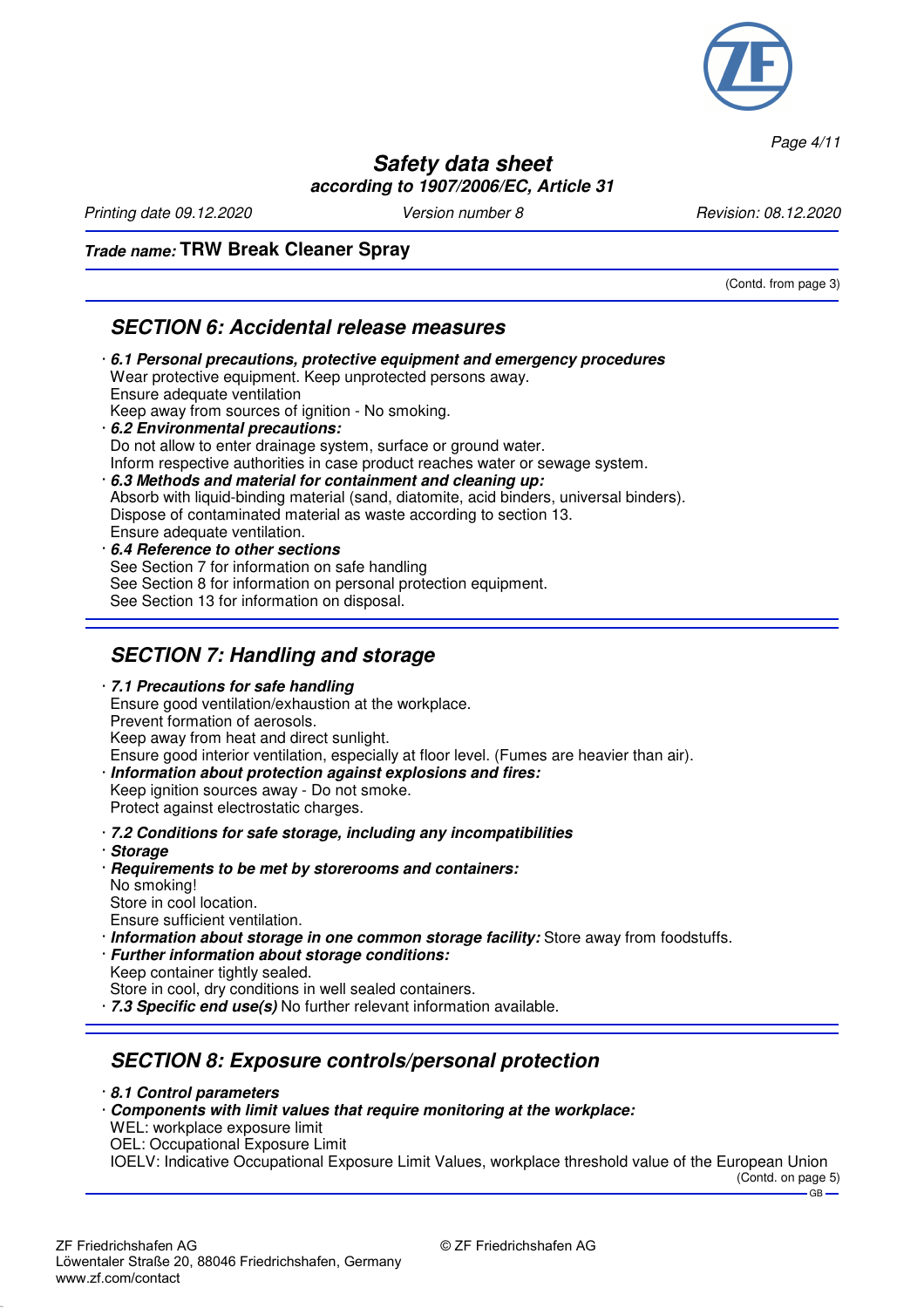

*Page 5/11*

## **Safety data sheet according to 1907/2006/EC, Article 31**

*Printing date 09.12.2020 Version number 8 Revision: 08.12.2020*

# **Trade name: TRW Break Cleaner Spray**

|                                                                                                                                                                                                                                                                                                                                                                                                                                                                                                                                                                                                                                                                                                       |  |                                                                           | (Contd. from page 4)                                                                         |
|-------------------------------------------------------------------------------------------------------------------------------------------------------------------------------------------------------------------------------------------------------------------------------------------------------------------------------------------------------------------------------------------------------------------------------------------------------------------------------------------------------------------------------------------------------------------------------------------------------------------------------------------------------------------------------------------------------|--|---------------------------------------------------------------------------|----------------------------------------------------------------------------------------------|
| 124-38-9 carbon dioxide                                                                                                                                                                                                                                                                                                                                                                                                                                                                                                                                                                                                                                                                               |  |                                                                           |                                                                                              |
| <b>WEL</b> (Great Britain)<br>Short-term value: 27400 mg/m <sup>3</sup> , 15000 ppm                                                                                                                                                                                                                                                                                                                                                                                                                                                                                                                                                                                                                   |  |                                                                           |                                                                                              |
|                                                                                                                                                                                                                                                                                                                                                                                                                                                                                                                                                                                                                                                                                                       |  | Long-term value: 9150 mg/m <sup>3</sup> , 5000 ppm                        |                                                                                              |
|                                                                                                                                                                                                                                                                                                                                                                                                                                                                                                                                                                                                                                                                                                       |  | IOELV (European Union) Long-term value: 9000 mg/m <sup>3</sup> , 5000 ppm |                                                                                              |
| · DNELs                                                                                                                                                                                                                                                                                                                                                                                                                                                                                                                                                                                                                                                                                               |  |                                                                           |                                                                                              |
|                                                                                                                                                                                                                                                                                                                                                                                                                                                                                                                                                                                                                                                                                                       |  | Hydrocarbons, C6-C7, n-alkanes, isoalkanes, cyclics, <5% n-hexane         |                                                                                              |
| Oral                                                                                                                                                                                                                                                                                                                                                                                                                                                                                                                                                                                                                                                                                                  |  |                                                                           | DNEL (consumer, long-term, systemic) 699 mg/kg bw/day (human)                                |
| Dermal                                                                                                                                                                                                                                                                                                                                                                                                                                                                                                                                                                                                                                                                                                |  | DNEL (worker, long-term, systemic)                                        | 773 mg/kg bw/day (human)                                                                     |
|                                                                                                                                                                                                                                                                                                                                                                                                                                                                                                                                                                                                                                                                                                       |  |                                                                           | DNEL (consumer, long-term, systemic) 699 mg/kg bw/day (human)                                |
|                                                                                                                                                                                                                                                                                                                                                                                                                                                                                                                                                                                                                                                                                                       |  | Inhalative   DNEL (worker, long-term, systemic)                           | 2,035 mg/m <sup>3</sup> (human)                                                              |
|                                                                                                                                                                                                                                                                                                                                                                                                                                                                                                                                                                                                                                                                                                       |  | DNEL (consumer, long-term, systemic) 608 mg/m <sup>3</sup> (human)        |                                                                                              |
|                                                                                                                                                                                                                                                                                                                                                                                                                                                                                                                                                                                                                                                                                                       |  |                                                                           | Additional information: The lists that were valid during the compilation were used as basis. |
| 8.2 Exposure controls<br>· Individual protection measures, such as personal protective equipment<br>General protective and hygienic measures<br>Keep away from foodstuffs, beverages and food.<br>Take off all contaminated clothing immediately.<br>Wash hands during breaks and at the end of the work.<br>Do not inhale gases / fumes / aerosols.<br>Avoid contact with the eyes and skin.<br><b>Breathing equipment:</b><br>Not necessary if room is well-ventilated.<br>In case of brief exposure or low pollution use breathing filter apparatus. In case of intensive or longer<br>exposure use breathing apparatus that is independent of circulating air.<br>Filter AX.<br>· Hand protection |  |                                                                           |                                                                                              |
| Protective gloves.                                                                                                                                                                                                                                                                                                                                                                                                                                                                                                                                                                                                                                                                                    |  |                                                                           |                                                                                              |
| To avoid skin problems reduce the wearing of gloves to the required minimum.<br>· Material of gloves Nitrile rubber, NBR<br>· Penetration time of glove material<br>In case of a layer thickness of 0.4 mm the penetration time is longer than 480 minutes.<br>· Eye/face protection                                                                                                                                                                                                                                                                                                                                                                                                                  |  |                                                                           |                                                                                              |
| Tightly sealed safety glasses.                                                                                                                                                                                                                                                                                                                                                                                                                                                                                                                                                                                                                                                                        |  |                                                                           |                                                                                              |

## **SECTION 9: Physical and chemical properties**

- · **9.1 Information on basic physical and chemical properties**
- · **General Information**

· **Colour:** Colourless

(Contd. on page 6) GB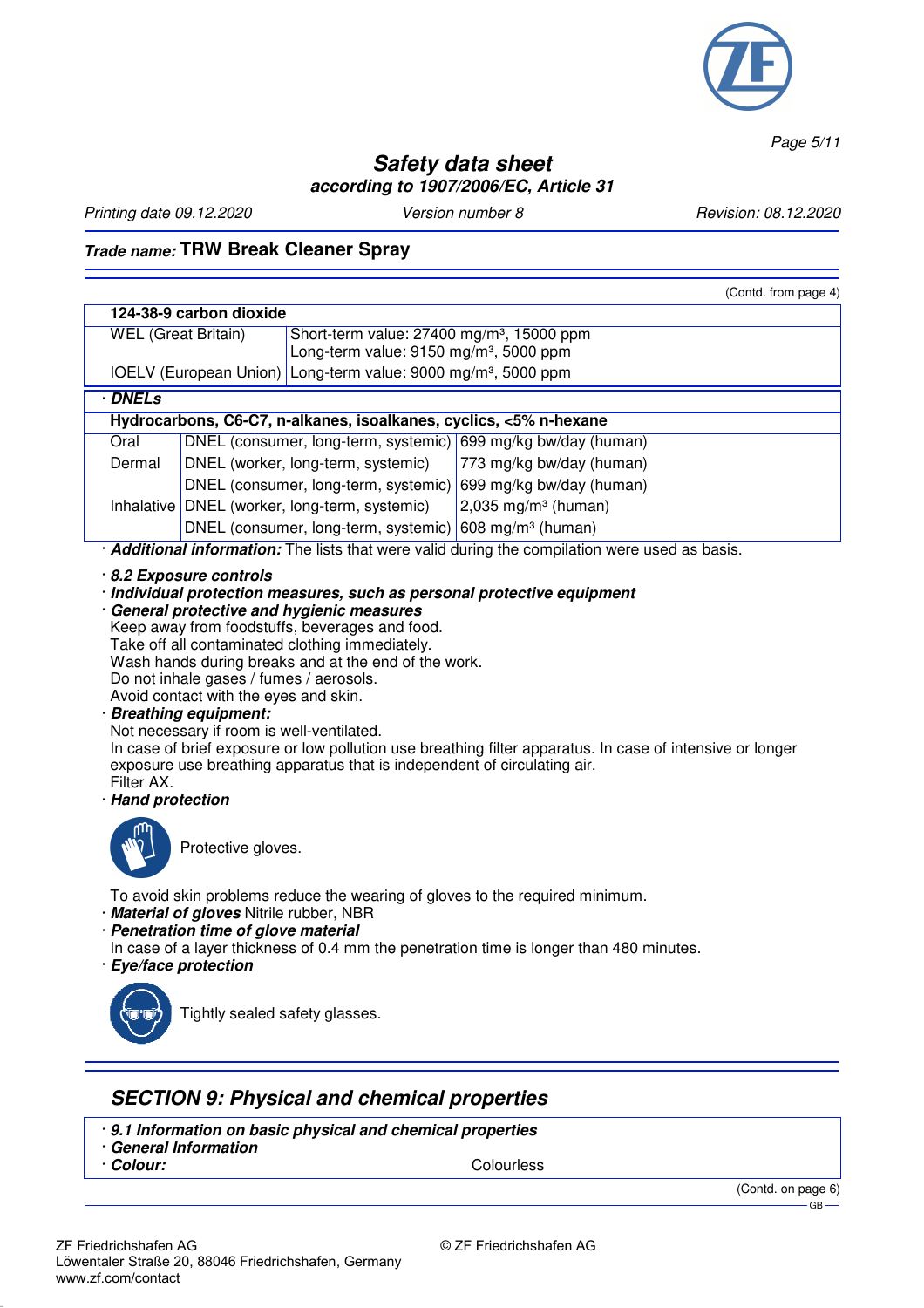

*Page 6/11*

## **Safety data sheet according to 1907/2006/EC, Article 31**

*Printing date 09.12.2020 Version number 8 Revision: 08.12.2020*

# **Trade name: TRW Break Cleaner Spray**

|                                                                         | (Contd. from page 5)                            |
|-------------------------------------------------------------------------|-------------------------------------------------|
| · Odour:                                                                | Solvent-like                                    |
| · Odour threshold:                                                      | Not determined.                                 |
|                                                                         | Not determined                                  |
| · Melting point/freezing point:                                         |                                                 |
| · Boiling point or initial boiling point and boiling                    |                                                 |
| range                                                                   | Not applicable, as aerosol                      |
| · Flammability                                                          | Not applicable.                                 |
| · Lower and upper explosion limit                                       |                                                 |
| · Lower:                                                                | 0.6 Vol %                                       |
| · Upper:                                                                | 7 Vol %                                         |
| · Flash point:                                                          | $-12$ °C                                        |
| · Self-inflammability:                                                  | Product is not selfigniting.                    |
| · Decomposition temperature:                                            | Not determined.                                 |
| $\cdot$ SADT                                                            |                                                 |
| $\cdot$ pH                                                              | Not determined.                                 |
| · Viscosity:                                                            |                                                 |
| · dynamic:                                                              |                                                 |
|                                                                         | Not applicable.                                 |
| · Solubility                                                            |                                                 |
| · Water:                                                                | Not miscible or difficult to mix                |
| · Partition coefficient n-octanol/water (log value)                     | Not determined.                                 |
| · Vapour pressure at 20 °C:                                             | 8300 hPa                                        |
| · Density and/or relative density                                       |                                                 |
| · Density                                                               | Not determined                                  |
| · 9.2 Other information                                                 |                                                 |
| · Appearance:                                                           |                                                 |
| · Form:                                                                 | Aerosol                                         |
|                                                                         |                                                 |
| · Important information on protection of health                         |                                                 |
| and environment, and on safety.                                         |                                                 |
| · Ignition temperature:                                                 | $>$ 200 °C                                      |
| · Explosive properties:                                                 | Product is not explosive. However, formation of |
|                                                                         | explosive air/steam mixtures is possible.       |
| · Change in condition                                                   |                                                 |
| · Evaporation rate                                                      | Not determined.                                 |
| · Information with regard to physical hazard                            |                                                 |
| classes                                                                 |                                                 |
| · Explosives                                                            | Void                                            |
| · Flammable gases                                                       | Void                                            |
| · Aerosols                                                              |                                                 |
|                                                                         |                                                 |
| Extremely flammable aerosol. Pressurised container: May burst if heated |                                                 |
|                                                                         | Void                                            |
| · Oxidising gases                                                       |                                                 |
| · Gases under pressure                                                  | Void                                            |
| · Flammable liquids                                                     | Void                                            |
| · Flammable solids                                                      | Void                                            |
| · Self-reactive substances and mixtures                                 | Void                                            |
| · Pyrophoric liquids                                                    | Void                                            |
| · Pyrophoric solids                                                     | Void                                            |
| · Self-heating substances and mixtures                                  | Void                                            |
| · Substances and mixtures, which emit flammable                         |                                                 |
| gases in contact with water                                             | Void                                            |
|                                                                         |                                                 |

(Contd. on page 7)  $-$ GB $-$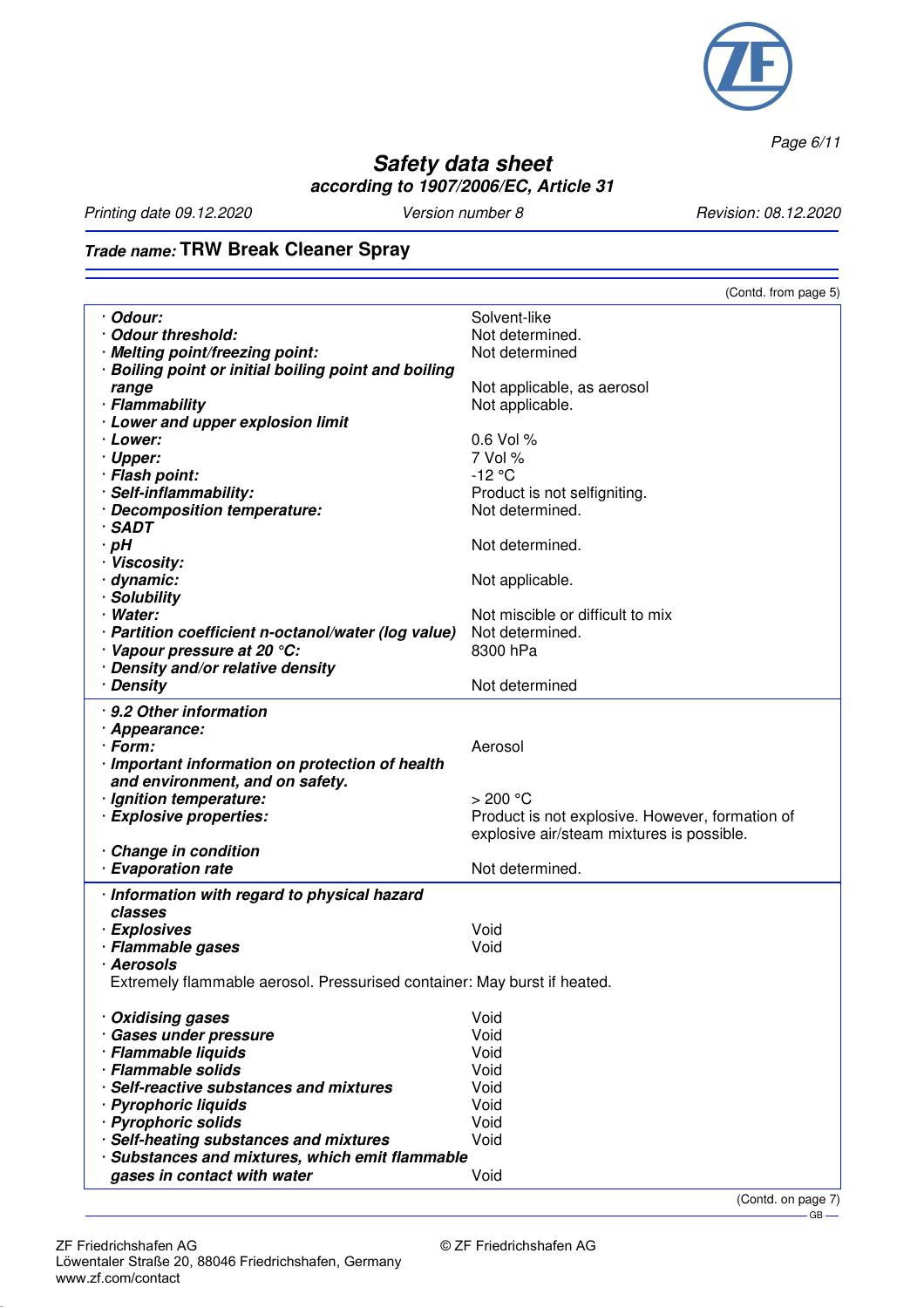

*Page 7/11*

#### **Safety data sheet according to 1907/2006/EC, Article 31**

*Printing date 09.12.2020 Version number 8 Revision: 08.12.2020*

### **Trade name: TRW Break Cleaner Spray**

|                           |      | (Contd. from page 6) |
|---------------------------|------|----------------------|
| · Oxidising liquids       | Void |                      |
| Oxidising solids          | Void |                      |
| Organic peroxides         | Void |                      |
| Corrosive to metals       | Void |                      |
| · Desensitised explosives | Void |                      |

#### **SECTION 10: Stability and reactivity**

- · **10.1 Reactivity** No further relevant information available.
- · **10.2 Chemical stability**
- · **Thermal decomposition / conditions to be avoided:**
- No decomposition if used according to specifications.
- · **10.3 Possibility of hazardous reactions** Forms explosive gas mixture with air
- · **10.4 Conditions to avoid** No further relevant information available.
- · **10.5 Incompatible materials:** No further relevant information available.
- · **10.6 Hazardous decomposition products:** None in case of intended use and storage in compliance with instructions.

## **SECTION 11: Toxicological information**

- · **11.1 Information on hazard classes as defined in Regulation (EC) No 1272/2008**
- · **Acute toxicity** Based on available data, the classification criteria are not met.

|                                                                                                       | · LD/LC50 values that are relevant for classification:                                            |  |                                                                   |
|-------------------------------------------------------------------------------------------------------|---------------------------------------------------------------------------------------------------|--|-------------------------------------------------------------------|
|                                                                                                       |                                                                                                   |  | Hydrocarbons, C6-C7, n-alkanes, isoalkanes, cyclics, <5% n-hexane |
|                                                                                                       | Oral                                                                                              |  | $ LD50  > 5,840$ mg/kg (rat)                                      |
|                                                                                                       | Dermal                                                                                            |  | $ LD50  > 2,800$ mg/kg (rat)                                      |
|                                                                                                       |                                                                                                   |  | Inhalative $ LOG0  > 25.2$ mg/l/4h (rat)                          |
|                                                                                                       | · Skin corrosion/irritation Long-term skin contact may cause skin irritation and/or dermatitis.   |  |                                                                   |
|                                                                                                       | · Serious eye damage/irritation Based on available data, the classification criteria are not met. |  |                                                                   |
| · Respiratory or skin sensitisation Based on available data, the classification criteria are not met. |                                                                                                   |  |                                                                   |
| · Germ cell mutagenicity Based on available data, the classification criteria are not met.            |                                                                                                   |  |                                                                   |

- · **Carcinogenicity** Based on available data, the classification criteria are not met.
- · **Reproductive toxicity** Based on available data, the classification criteria are not met.
- · **STOT-single exposure**
- May cause drowsiness or dizziness.
- · **STOT-repeated exposure** Based on available data, the classification criteria are not met.
- · **Aspiration hazard**
- May be fatal if swallowed and enters airways.
- · **Additional toxicological information:**
- When inhaling high concentrations narcotic symptoms are possible.

#### · **Repeated dose toxicity**

#### **Hydrocarbons, C6-C7, n-alkanes, isoalkanes, cyclics, <5% n-hexane**

Inhalative NOAEC (90d) 24,300 mg/m³ (rat) (OECD 413)

(Contd. on page 8) GB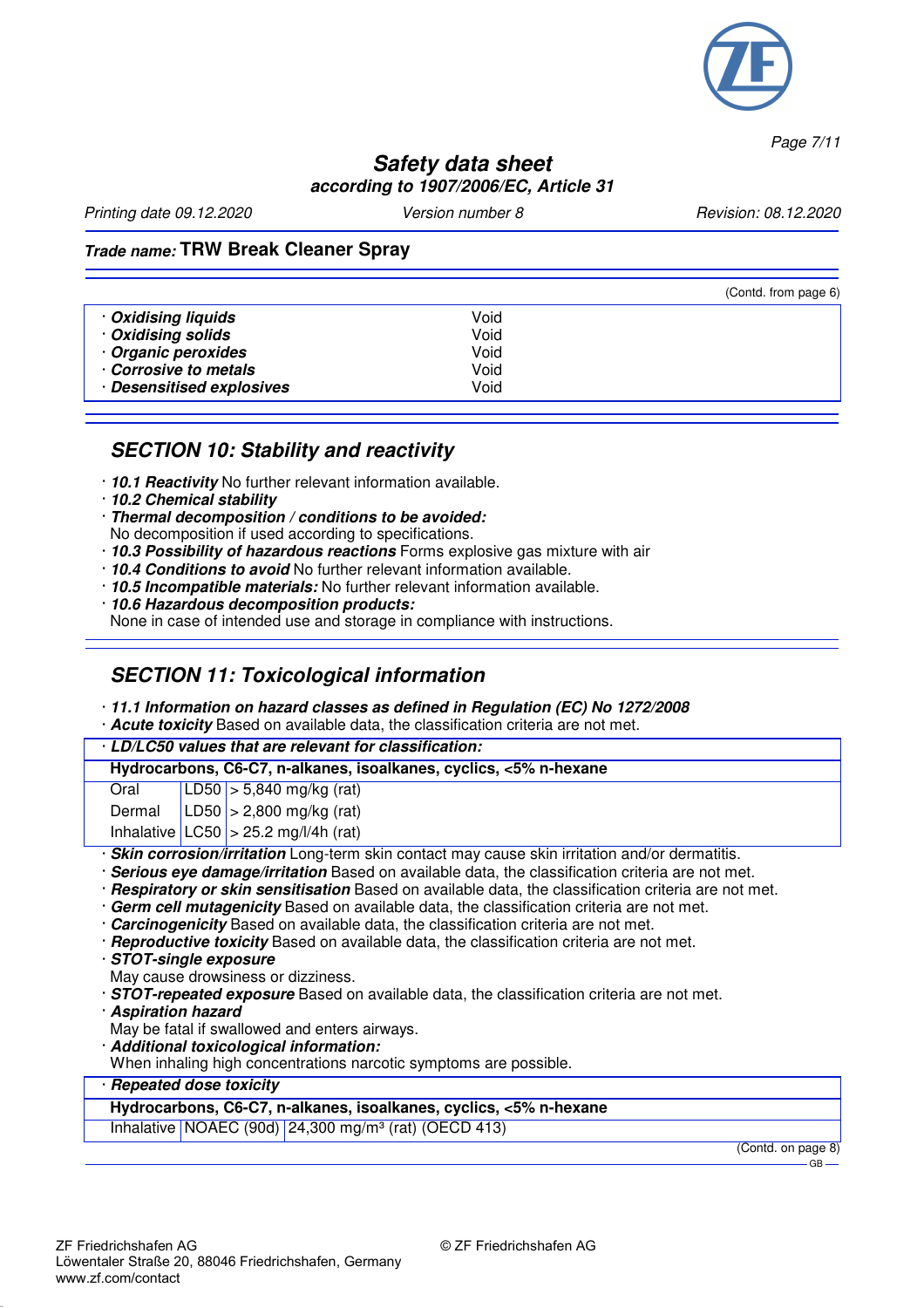

*Page 8/11*

### **Safety data sheet according to 1907/2006/EC, Article 31**

*Printing date 09.12.2020 Version number 8 Revision: 08.12.2020*

(Contd. from page 7)

### **Trade name: TRW Break Cleaner Spray**

#### · **11.2 Information on other hazards**

#### · **Endocrine disrupting properties**

None of the ingredients is listed.

#### **SECTION 12: Ecological information**

#### · **12.1 Toxicity**

| · Aquatic toxicity:                                                         |                                                                            |  |
|-----------------------------------------------------------------------------|----------------------------------------------------------------------------|--|
|                                                                             | Hydrocarbons, C6-C7, n-alkanes, isoalkanes, cyclics, <5% n-hexane          |  |
|                                                                             | EC50 (static) 3 mg/l/48h (Daphnia magna) (OECD 202)                        |  |
| LC50                                                                        | 11.4 mg/l/96h (Oncorhynchus mykiss) (OECD 203)                             |  |
|                                                                             | EC50 (static)   > 10 mg/l/72h (Pseudokirchneriella subcapitata) (OECD 201) |  |
|                                                                             | · 12.2 Persistence and degradability biodegradable                         |  |
| . Other information: There are no data available about the preparation.     |                                                                            |  |
| · 12.3 Bioaccumulative potential No further relevant information available. |                                                                            |  |
| · 12.4 Mobility in soil No further relevant information available.          |                                                                            |  |
| 12.5 Results of PBT and vPvB assessment                                     |                                                                            |  |
| $\cdot$ <i>PBT:</i> Not applicable.                                         |                                                                            |  |
| $\cdot$ vPvB: Not applicable.                                               |                                                                            |  |

- · **12.6 Endocrine disrupting properties** For information on endocrine disrupting properties see section 11.
- · **12.7 Other adverse effects**
- · **Remark:** Toxic for fish
- · **Additional ecological information:**
- · **General notes:**
- Toxic for aquatic organisms

Water hazard class 1 (German Regulation) (Self-assessment): slightly hazardous for water. Do not allow undiluted product or large quantities of it to reach ground water, water bodies or sewage system.

#### **SECTION 13: Disposal considerations**

· **13.1 Waste treatment methods**

· **Recommendation**

Must not be disposed of together with household garbage. Do not allow product to reach sewage system. The waste code numbers mentioned are recommendations based on the probable use of the product.

| European waste catalogue |                                                                                                                 |  |
|--------------------------|-----------------------------------------------------------------------------------------------------------------|--|
| 16 00 00                 | WASTES NOT OTHERWISE SPECIFIED IN THE LIST                                                                      |  |
| 16 05 00                 | gases in pressure containers and discarded chemicals                                                            |  |
| 16 05 04*                | gases in pressure containers (including halons) containing hazardous substances                                 |  |
| 14 00 00                 | WASTE ORGANIC SOLVENTS, REFRIGERANTS AND PROPELLANTS (EXCEPT 07 AND<br>08)                                      |  |
| 14 06 00                 | waste organic solvents, refrigerants and foam/aerosol propellants                                               |  |
| 14 06 03*                | other solvents and solvent mixtures                                                                             |  |
| 15 00 00                 | WASTE PACKAGING; ABSORBENTS, WIPING CLOTHS, FILTER MATERIALS AND<br>PROTECTIVE CLOTHING NOT OTHERWISE SPECIFIED |  |

(Contd. on page 9)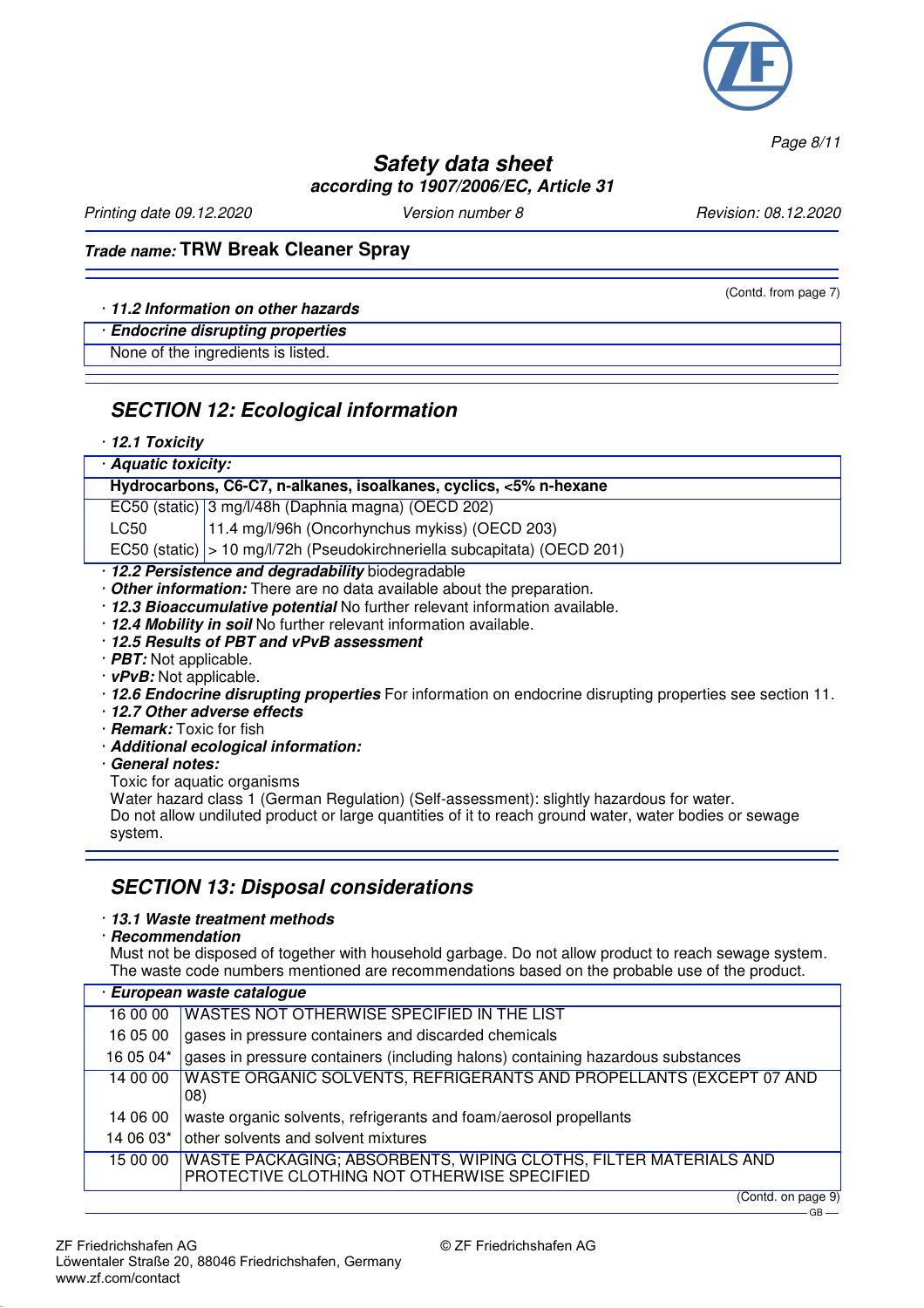

*Page 9/11*

## **Safety data sheet according to 1907/2006/EC, Article 31**

*Printing date 09.12.2020 Version number 8 Revision: 08.12.2020*

# **Trade name: TRW Break Cleaner Spray**

|                 | (Contd. from page 8)                                                                                                                                 |
|-----------------|------------------------------------------------------------------------------------------------------------------------------------------------------|
| 15 01 00        | packaging (including separately collected municipal packaging waste)                                                                                 |
|                 | 15 01 11 <sup>*</sup>   metallic packaging containing a hazardous solid porous matrix (for example asbestos),<br>including empty pressure containers |
| HP3             | Flammable                                                                                                                                            |
| HP4             | Irritant - skin irritation and eye damage                                                                                                            |
| HP <sub>5</sub> | Specific Target Organ Toxicity (STOT)/Aspiration Toxicity                                                                                            |
| <b>HP14</b>     | Ecotoxic                                                                                                                                             |

· **Uncleaned packagings:**

· **Recommendation:** Disposal must be made according to official regulations.

## **SECTION 14: Transport information**

| 14.1 UN number or ID number<br>· ADR/ADN, IMDG, IATA  | <b>UN1950</b>                                                                                                                 |
|-------------------------------------------------------|-------------------------------------------------------------------------------------------------------------------------------|
| · 14.2 UN proper shipping name<br>· ADR/ADN<br>· IMDG | 1950 AEROSOLS, ENVIRONMENTALLY<br><b>HAZARDOUS</b><br>AEROSOLS (Naphtha (petroleum), hydrotreated<br>light), MARINE POLLUTANT |
| · IATA                                                | AEROSOLS, flammable                                                                                                           |
| · 14.3 Transport hazard class(es)                     |                                                                                                                               |
| · ADR/ADN                                             |                                                                                                                               |
|                                                       |                                                                                                                               |
| · Class<br>· Label                                    | 2 5F Gases.<br>2.1                                                                                                            |
| · IMDG                                                |                                                                                                                               |
|                                                       |                                                                                                                               |
| · Class<br>· Label                                    | 2.1<br>2.1                                                                                                                    |
| · IATA                                                |                                                                                                                               |
|                                                       |                                                                                                                               |
| · Class<br>· Label                                    | 2.1<br>2.1                                                                                                                    |
|                                                       | (Contd. on page 10)                                                                                                           |
|                                                       | $\overline{\phantom{0}}$ GB $\overline{\phantom{0}}$                                                                          |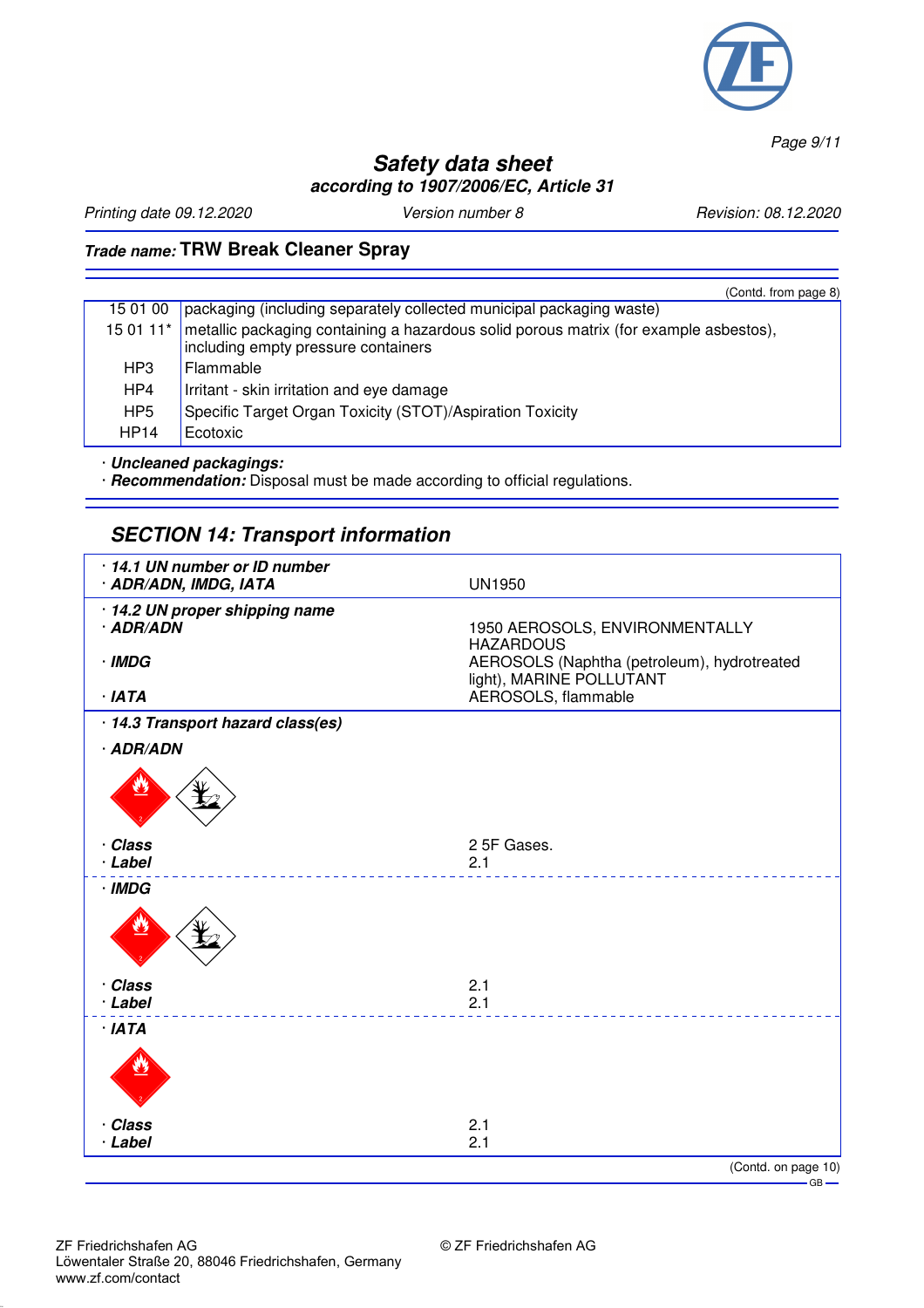

*Page 10/11*

### **Safety data sheet according to 1907/2006/EC, Article 31**

*Printing date 09.12.2020 Version number 8 Revision: 08.12.2020*

# **Trade name: TRW Break Cleaner Spray**

|                                                                                                                           | (Contd. from page 9)                                                                                                                                                                                                                                                                                                                                                                                                                                                                                                                                                                                                              |
|---------------------------------------------------------------------------------------------------------------------------|-----------------------------------------------------------------------------------------------------------------------------------------------------------------------------------------------------------------------------------------------------------------------------------------------------------------------------------------------------------------------------------------------------------------------------------------------------------------------------------------------------------------------------------------------------------------------------------------------------------------------------------|
| · 14.4 Packing group<br>· ADR/ADN, IMDG, IATA                                                                             | Void                                                                                                                                                                                                                                                                                                                                                                                                                                                                                                                                                                                                                              |
| · 14.5 Environmental hazards:<br>· Marine pollutant:<br>· Special marking (ADR/ADN):                                      | Yes<br>Symbol (fish and tree)<br>Symbol (fish and tree)                                                                                                                                                                                                                                                                                                                                                                                                                                                                                                                                                                           |
| · 14.6 Special precautions for user<br>Kemler Number:<br>· EMS Number:<br><b>Stowage Code</b><br><b>Segregation Code</b>  | Warning: Gases.<br>$F-D, S-U$<br>SW1 Protected from sources of heat.<br>SW22 For AEROSOLS with a maximum capacity of 1<br>litre: Category A. For AEROSOLS with a capacity<br>above 1 litre: Category B. For WASTE AEROSOLS:<br>Category C, Clear of living quarters.<br>SG69 For AEROSOLS with a maximum capacity of 1<br>litre:<br>Segregation as for class 9. Stow "separated from"<br>class 1 except for division 1.4.<br>For AEROSOLS with a capacity above 1 litre:<br>Segregation as for the appropriate subdivision of<br>class 2.<br>For WASTE AEROSOLS:<br>Segregation as for the appropriate subdivision of<br>class 2. |
| · 14.7 Maritime transport in bulk according to IMO<br><i>instruments</i>                                                  | Not applicable.                                                                                                                                                                                                                                                                                                                                                                                                                                                                                                                                                                                                                   |
| · Transport/Additional information:                                                                                       |                                                                                                                                                                                                                                                                                                                                                                                                                                                                                                                                                                                                                                   |
| · ADR/ADN<br>· Limited quantities (LQ)<br>· Excepted quantities (EQ)<br>· Transport category<br>· Tunnel restriction code | 1 <sup>L</sup><br>Code: E0<br>Not permitted as Excepted Quantity<br>2<br>D                                                                                                                                                                                                                                                                                                                                                                                                                                                                                                                                                        |
| · IMDG<br>· Limited quantities (LQ)<br>· Excepted quantities (EQ)                                                         | 1L<br>Code: E0<br>Not permitted as Excepted Quantity                                                                                                                                                                                                                                                                                                                                                                                                                                                                                                                                                                              |
| · UN "Model Regulation":                                                                                                  | UN 1950 AEROSOLS, 2.1, ENVIRONMENTALLY<br><b>HAZARDOUS</b>                                                                                                                                                                                                                                                                                                                                                                                                                                                                                                                                                                        |

## **SECTION 15: Regulatory information**

· **15.1 Safety, health and environmental regulations/legislation specific for the substance or mixture**

- · **Directive 2012/18/EU**
- · **Named dangerous substances ANNEX I** None of the ingredients is listed.

(Contd. on page 11)